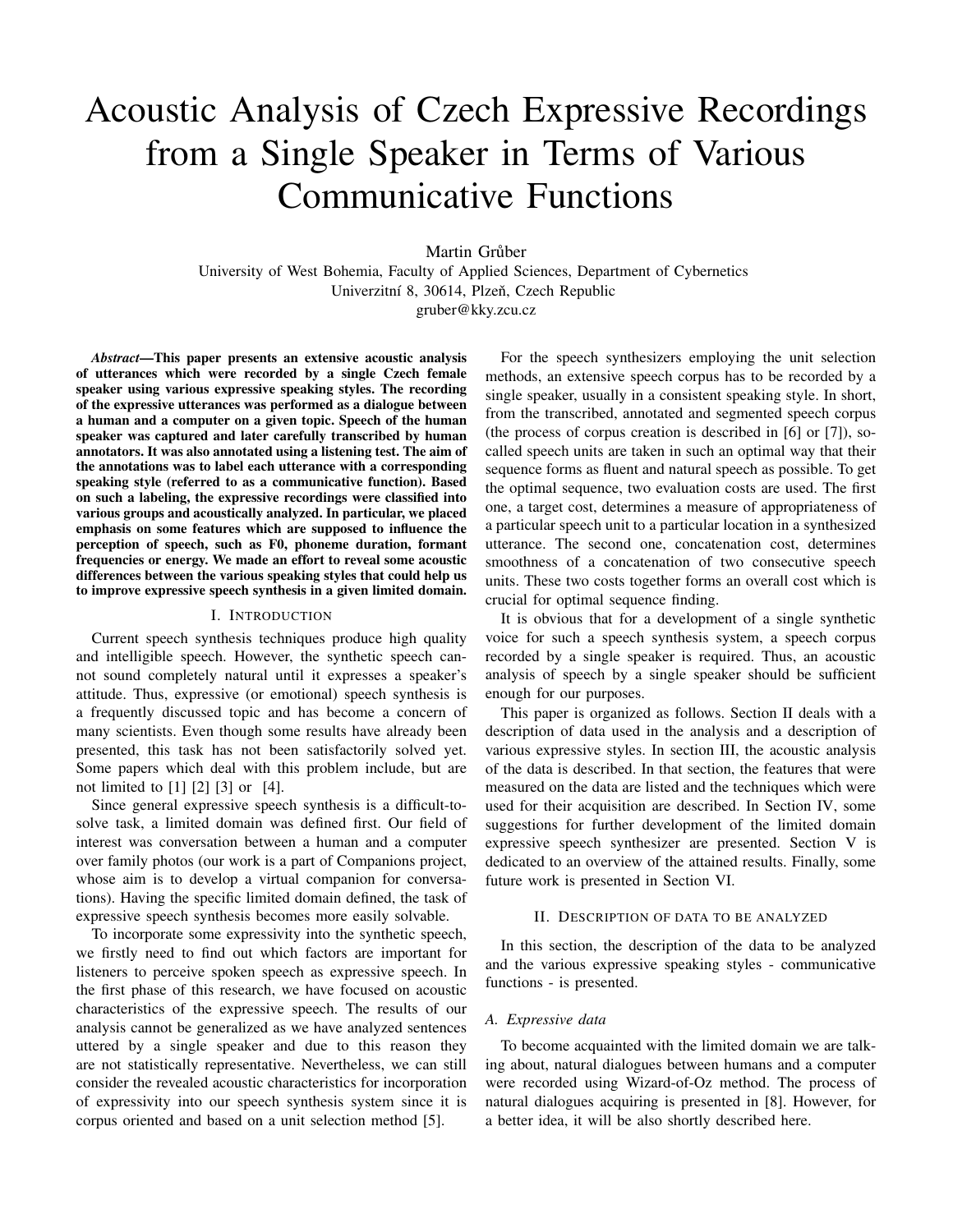In a room that was adapted to the recording purposes, a computer with only a screen and speakers was installed. No other input devices were presented. The human object was equipped by a wireless microphone, another one was used for capturing the computer sound output. This should evoke a feeling that the computer is using an artificial intelligence to communicate with the subject. However, the computer was remotely controlled via a web interface by human operators that were "hidden behind the curtain". Thus, the subject was convinced that he was communicating with the computer just with his voice. During the recording session, subject's family photos were presented by a virtual avatar [9] on the screen and a dialogue between the subject and the avatar (controlled by human operators in fact) was being developed. This way, 65 one–hour sessions were recorded.

Based on these natural dialogues, an expressive speech corpus to be used for unit selection speech synthesis was designed. Actually, it consists of phrases that were originally uttered by the avatar. Later, it was recorded by a professional female speaker - a stage–player - and the process of recording is in details described in [8]. Mainly, the speaker was instructed to put herself in a role of a partner in a dialogue. In order to facilitate such an empathy, a special software application was developed - it played back the parts of the WoZ natural dialogues where the subject was speaking (to provide the speaker with the relevant context) and at the time where the avatar has originally spoken, the dialogue was paused and the speaker was prompted to record the avatar's sentence herself. The text of the actual sentence was displayed on the screen even when the real (context) dialogue was being played so that the speaker had enough time to get acquainted with it before the recording.

Data from this expressive speech corpus were used for the analysis presented in this work.

## *B. Communicative functions*

Communicative functions are supposed to describe various categories of expressivity which can appear in spoken utterances. The set of communicative functions was partially inspired by speech acts presented in [10]. However, the original set was modified, partly extended and adapted to our task during the natural dialogues analysis. The current form of the set of communicative functions is shown in Table I. This set is possibly not the final version. It can still be modified in the future since the characteristics of various communicative functions can be evaluated as equal or very similar in this acoustic analysis and therefore they might be joint together.

For easier orientation, the communicative function names are shortened to understandable labels in the further text.

#### III. ACOUSTIC ANALYSIS

There are two main objectives for performing this kind of speech acoustic analysis.

The first aim is to find a correlation between acoustic parameters of expressive speech and the way the speech is perceived by listeners. Annotations of the expressive speech

TABLE I SET OF COMMUNICATIVE FUNCTIONS

| communicative function | example                         |
|------------------------|---------------------------------|
| directive              | Tell me that. Talk.             |
| request                | Let's get back to that later.   |
| wait                   | Wait a minute. Just a moment.   |
| apology                | I'm sorry. Excuse me.           |
| greeting               | Hello. Good morning.            |
| goodbye                | Goodbye. See you later.         |
| thanks                 | Thank you. Thanks.              |
| surprise               | Do you really have 10 siblings? |
| sad empathy            | I'm sorry to hear that.         |
|                        | It's really terrible.           |
| happy empathy          | It's nice. Great.               |
|                        | It had to be wonderful.         |
| showing interest       | Can you tell me more about it?  |
| confirmation           | Yes. Yeah. I see. Well. Hmm.    |
| disconfirmation        | No. I don't understand.         |
| encouragement          | Well. For example?              |
|                        | And what about you?             |
| not specified          | Do you hear me well?            |
|                        | My name is Paul.                |

have already been performed [11] and the result is that we have expressive utterances objectively labeled with various communicative functions (speaking styles, further referred to as CFs, more details in Section II-B). Since these annotations show us how the expressive speech is perceived by listeners, the task of this work is to measure the acoustic parameters and to briefly analyze the results.

The second aim is to reveal similarities among various CFs in terms of acoustic parameters that can be used during the process of unit selection speech synthesis (as it was described above) when computing the target cost. On the basis of the measured similarities and dissimilarities, we can create a penalty matrix in the form of

$$
\left(\begin{array}{cccc} 0.0 & a_{12} & a_{13} & \dots \\ a_{21} & 0.0 & a_{23} & \dots \\ a_{31} & a_{32} & 0.0 & \dots \\ \dots & \dots & \dots & \dots \end{array}\right)
$$

where  $a_{ij} = a_{ji}$  represents a penalty (one component of the target cost) for a speech unit marked with CF *i* while required *j* and vice versa (the expressive annotations should be taken into consideration when evaluating specific matrix coefficients either, see Section IV).

This way, more suitable unit can be chosen from the speech corpus in case there is no appropriate unit labeled with the required CF or there is a unit with other CF that suits the optimal sequence better (regarding the other components of the target cost or the concatenation cost). Using a unit of other CF than required during the units concatenation process will be penalized according to the penalty matrix. The design of a particular penalty matrix is one of the future tasks.

In the following sections, results of measurements carried out on all phonemes the particular measurement makes sense for are presented. Since the utterances of various CFs are not phoneme balanced (e.g. utterances of CF *A* might contain more vowels whereas utterances of CF *B* might contain more consonants) and this imbalance might affect the analysis outcome,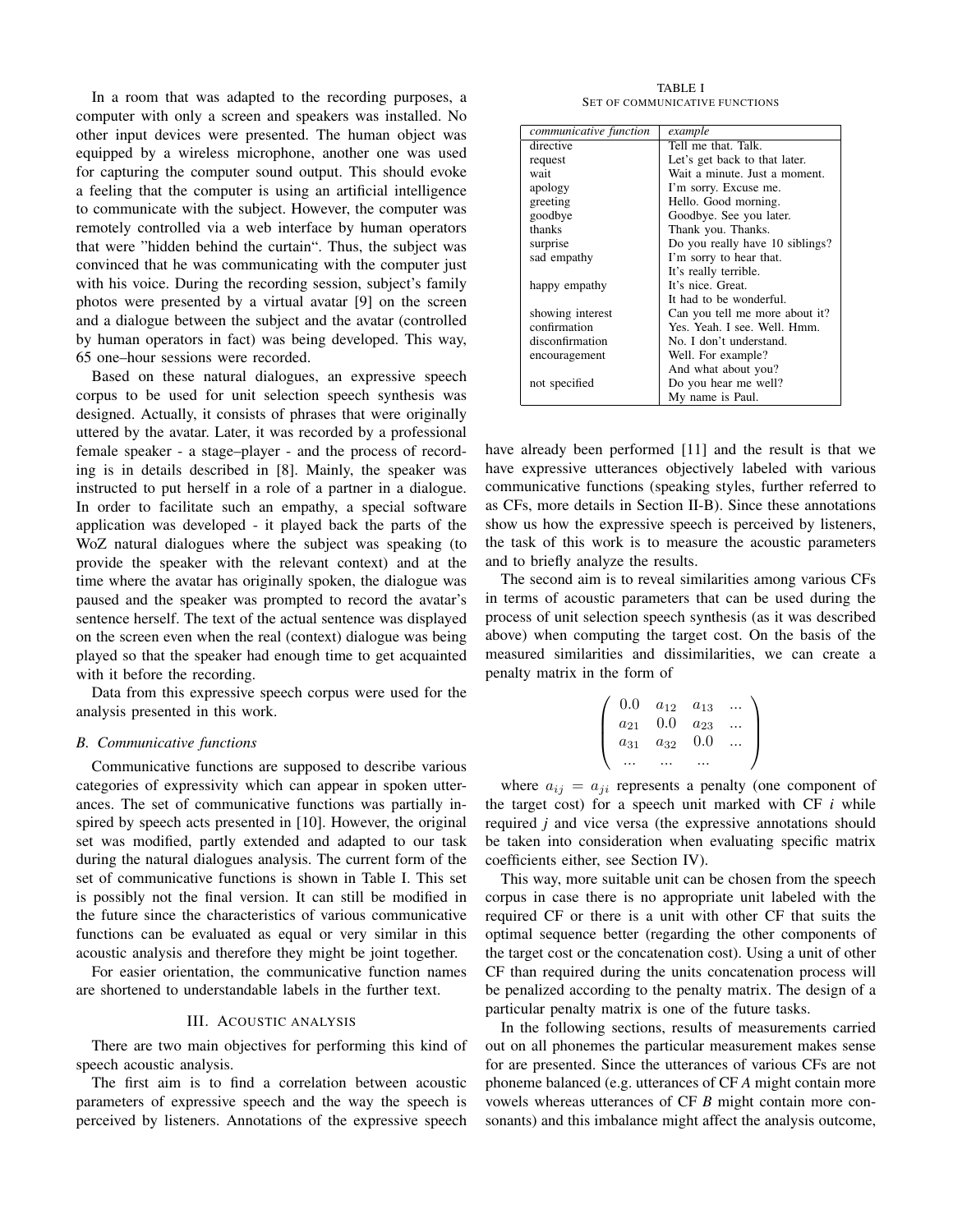the results for phoneme *a* (as an example) are also presented. After all the analyses, correlation coefficients between these two groups of phonemes was calculated, separately for each analysis (except the formant analysis which makes sense only for vowels and each vowel has specific ranges which the formant frequencies vary in). The results in all cases indicate that the groups are (highly) correlated which means that although the CFs are phonemes unbalanced, the values acquired for all phonemes can still be viewed as presentable.

In Table II, numbers of phonemes that were analyzed in various phoneme groups are shown. As it was mentioned above, these total numbers were unbalancedly spread among various CFs. Since the most of the expressive sentences were labeled as *ENCURAGE* or *SHOW-INTEREST*, the most phonemes (approximatelly 70%) fall into these CFs.

TABLE II NUMBER OF PHONEMES (SEGMENTS) THAT WERE ANALYZED IN VARIOUS PHONEME GROUPS.

| phoneme group    | approximate number   |
|------------------|----------------------|
|                  | of analyzed phonemes |
| <i>a</i> phoneme | 10,700               |
| all phonemes     | 134,000              |
| voiced phonemes  | 96,500               |

# *A. F0 analysis*

Since in addition to the speech signal the glottal signal was captured too when recording the expressive utterances, we employed a Robust Multi-Phase Pitch-Mark Detection Algorithm [12] to detect pitch pulses in the signal precisely. The F0 values were then derived using this pitch marks sequence. First, we obtained local F0 estimates calculated as median of inverse values of distances between four consecutive pitch marks. Then, the sequence of these local F0 estimates was smoothed by median filter of order 3. Thus, for each phoneme a single mean value of its F0 was determined. The results for a phoneme *a* and separately a mean value for all Czech voiced phonemes for various CFs are shown in Table III.

The results summarized in Table III show that differences between various communicative functions were found. To verify that the differences are statistically significant, a oneway analysis of variance (ANOVA) was performed. The graphical output of the overall analysis is depicted in Fig. 1 (for phoneme *a*). The resulting *p-value* of the analysis was quantified as zero which means the differences are really significant.

The results might suggest that between several CFs (*WAIT*, *APOLOGY*, *SAD-EMPATHY*) for *a* phoneme the differences are not so substantial - the ANOVA *p-value* for these CFs was 0.998. In terms of F0 value, this might suggest possible grouping of these CFs. However, the voiced phonemes is not the same case and also the following results will not confirm this hypothesis.

TABLE III F0 MEAN VALUES AND STANDARD DEVIATIONS OF PHONEME *a* AND ALL VOICED PHONEMES FOR VARIOUS COMMUNICATIVE FUNCTIONS.

| communicative    | a            |             | all voiced phonemes |             |  |  |
|------------------|--------------|-------------|---------------------|-------------|--|--|
| function         | mean         | std.        | mean                | std.        |  |  |
|                  | value $[Hz]$ | dev. $[Hz]$ | value [Hz]          | $dev.$ [Hz] |  |  |
| directive        | 198          | 21          | 195                 | 31          |  |  |
| request          | 204          | 15          | 204                 | 21          |  |  |
| wait             | 187          | 4           | 188                 | 25          |  |  |
| apology          | 187          | 16          | 196                 | 16          |  |  |
| greeting         | 184          | 36          | 189                 | 25          |  |  |
| goodbye          | 194          | 21          | 196                 | 21          |  |  |
| thanks           | 181          | 13          | 191                 | 18          |  |  |
| surprise         | 199          | 23          | 197                 | 25          |  |  |
| sad empathy      | 187          | 19          | 187                 | 19          |  |  |
| happy empathy    | 194          | 20          | 187                 | 20          |  |  |
| showing interest | 203          | 26          | 204                 | 29          |  |  |
| confirmation     | 191          | 34          | 192                 | 27          |  |  |
| disconfirmation  | 173          | 32          | 184                 | 22          |  |  |
| encouragement    | 205          | 21          | 205                 | 24          |  |  |
| not specified    | 197          | 22          | 196                 | 24          |  |  |



Fig. 1. Results of one-way ANOVA for F0 values of phoneme *a*.

#### *B. Duration analysis*

To assign a particular phoneme with a time boundaries clearly, an automatic segmentation technique using HTK Tools improved by a statistic approach [7] was employed. After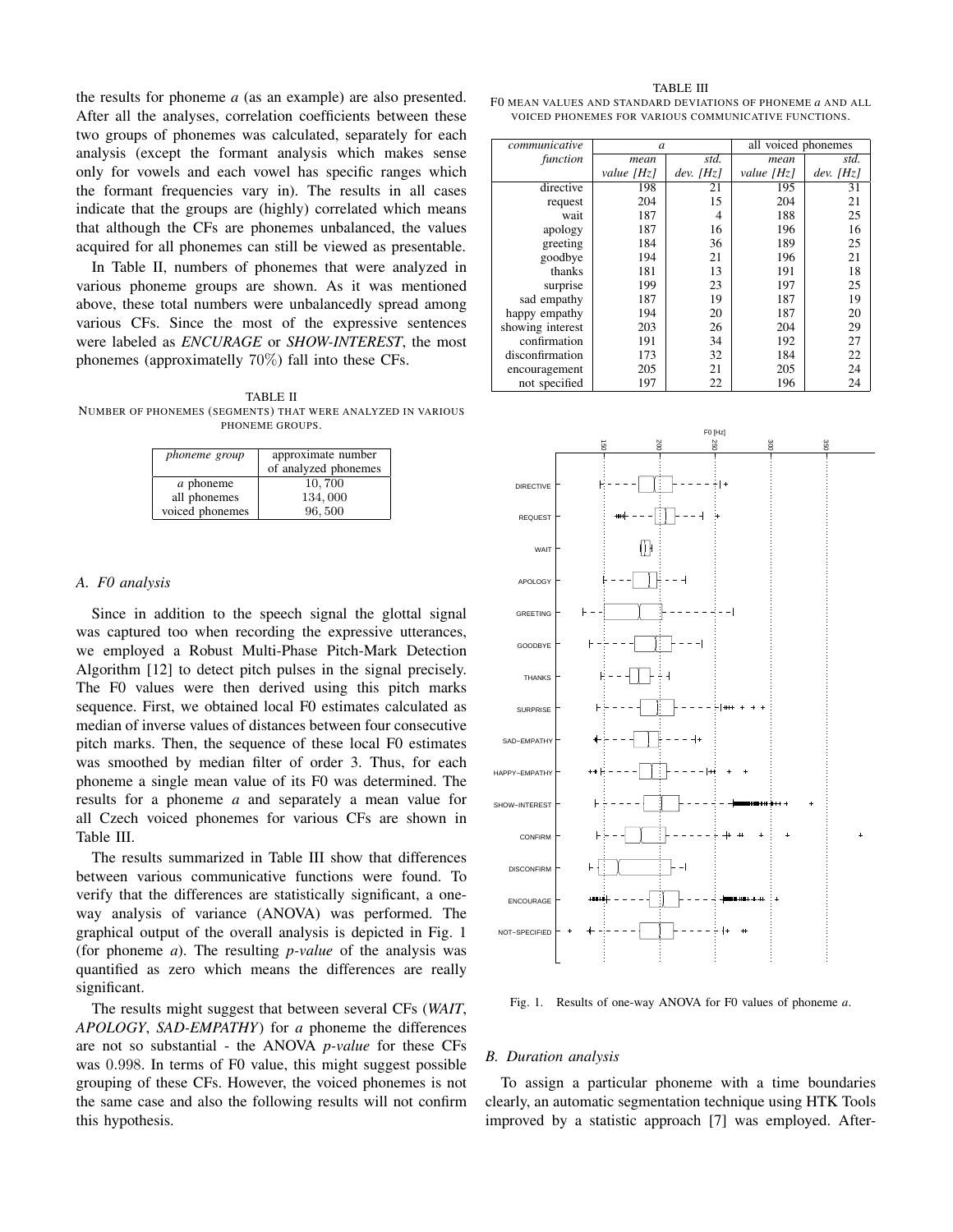wards, to compute the duration of the phoneme, the times of its end and its beginning were simply subtracted. The mean values for phoneme *a* and for all Czech phonemes are presented in Table IV.

TABLE IV DURATION MEAN VALUES AND STANDARD DEVIATIONS OF PHONEME *a* AND ALL PHONEMES FOR VARIOUS COMMUNICATIVE FUNCTIONS

| communicative    | a         |         | all phonemes |             |  |
|------------------|-----------|---------|--------------|-------------|--|
| function         | mean      | std.    | mean         | std         |  |
|                  | value[ms] | dev./ms | value[ms]    | $dev.$ [ms] |  |
| directive        | 66.5      | 23.0    | 90.6         | 57.3        |  |
| request          | 64.9      | 18.8    | 88.8         | 49.8        |  |
| wait             | 52.0      | 7.5     | 75.4         | 40.0        |  |
| apology          | 100.9     | 42.3    | 89.8         | 52.5        |  |
| greeting         | 111.0     | 52.0    | 88.4         | 51.6        |  |
| goodbye          | 88.9      | 34.3    | 83.7         | 49.9        |  |
| thanks           | 105.4     | 37.7    | 99.6         | 48.8        |  |
| surprise         | 86.3      | 41.2    | 93.0         | 50.4        |  |
| sad empathy      | 92.7      | 47.9    | 95.6         | 58.8        |  |
| happy empathy    | 88.1      | 38.9    | 94.7         | 54.5        |  |
| showing interest | 80.2      | 39.7    | 91.8         | 44.8        |  |
| confirmation     | 117.8     | 54.4    | 116.3        | 73.0        |  |
| disconfirmation  | 121.2     | 55.5    | 109.1        | 86.3        |  |
| encouragement    | 81.1      | 40.6    | 90.7         | 45.5        |  |
| not specified    | 85.1      | 34.5    | 88.0         | 50.7        |  |

It is obvious that there are remarkable differences regarding the phoneme duration when considering various communicative functions. To prove that the differences between mean values are statistically significant, we decided to perform a statistical one-way ANOVA again. A resulting *p-value* was very close to zero, less than 0.05, which means that the differences can be marked as significant. Also the *p-value* for CFs previously suggested to be grouped (after F0 analysis) was less than 0.05 threshold and thus denying the grouping hypothesis.

Taking into account the mean value of 85.1 ms for CF *NOT-SPECIFIED* (for phoneme *a* measurement), that can be viewed as neutral speech, we can identify communicative functions that contain considerably longer/shorter phonemes meaning slower/faster speech rate.

## *C. Formant analysis*

Formants can be defined as the spectral peaks of the sound spectrum of the voice. Formant is also used to mean an acoustic resonance and a resonance of the human vocal tract. There are many applications that are able to provide formant frequencies estimates from speech signal. We decided to use Speech Filing System<sup>1</sup> as one of its part is formanal program which is referred to as currently the best one in SFS to perform fixed-frame formant analysis. This program was originally implemented in the Entropic Signal Processing System and it is used under license from Microsoft.

To each speech segment (a vowel), a single value for formant frequency was assigned. This value came from the middle part of the vowel which was found by cutting the initial and the final quarter of the vowel length. Mean values

<sup>1</sup>Speech Filing System - http://www.phon.ucl.ac.uk/resource/sfs

of the first three formant frequencies of phoneme *a* for various communicative functions are presented in Table V.

TABLE V THE FIRST THREE FORMANT FREQUENCIES OF PHONEME *a* FOR VARIOUS COMMUNICATIVE FUNCTIONS.

| communicative    | F1 mean   | F2 mean    | F3 mean    |
|------------------|-----------|------------|------------|
| function         | value[Hz] | value [Hz] | value [Hz] |
| directive        | 635       | 1581       | 2798       |
| request          | 646       | 1603       | 2868       |
| wait             | 659       | 1695       | 2508       |
| apology          | 680       | 1410       | 2656       |
| greeting         | 605       | 1423       | 2576       |
| goodbye          | 671       | 1602       | 2816       |
| thanks           | 649       | 1467       | 2652       |
| surprise         | 642       | 1456       | 2685       |
| sad empathy      | 589       | 1419       | 2593       |
| happy empathy    | 648       | 1531       | 2825       |
| showing interest | 633       | 1503       | 2731       |
| confirmation     | 627       | 1403       | 2492       |
| disconfirmation  | 658       | 1467       | 2873       |
| encouragement    | 670       | 1485       | 2755       |
| not specified    | 642       | 1539       | 2789       |

In the results, we can identify that the formant frequencies differ between various CFs. Also in this case, one-way ANOVA was performed. The differences between mean values were rated as statistically significant, since the *p-value* was very close to zero. However, there are shown only results for one of the Czech vowels that appear in speech. Considering measurements for all the vowels, the discussion of the results of the formant analysis seems to be too complex and it is out of scope of this paper.

### *D. Energy analysis*

 $RMS<sup>2</sup>$  energy is a value that characterizes the intensity of a speech signal. Differences of intensity level between various CFs can be measured using this feature.

For the calculation of the RMS energy of a particular phoneme (speech segment), the Equation 1 was used.

$$
RMS = \sqrt{\frac{\sum_{i=1}^{n} s(i)^2}{n}},
$$
\n(1)

where  $s(i)$  is  $i-th$  sample of the signal and n is the length of the signal.

The results obtained for the expressive recordings are shown in Table. VI. Again, results for phoneme *a* and all phonemes are presented separately.

It is obvious that there are differences between various CFs. In spite of the differences are not so substantial, they are statistically significant which was proved by one-way ANOVA  $(p-value = 0.0)$ .

 ${}^{2}RMS =$  Root Mean Square, also known as the quadratic mean; a statistical measure of the magnitude of a varying quantity. It is especially useful when variates are positive and negative, e.g. waves.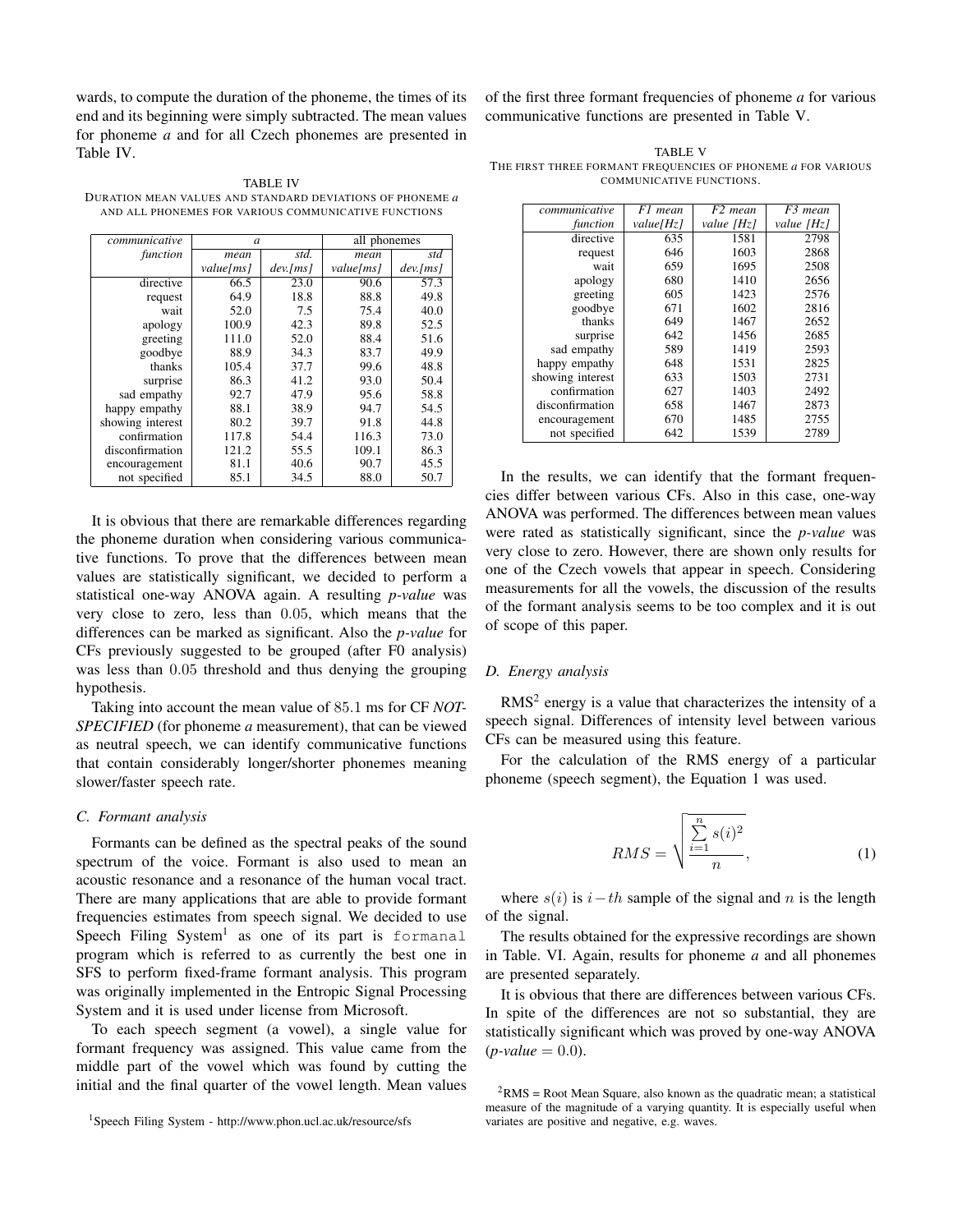TABLE VI MEAN VALUES AND STANDARD DEVIATIONS OF THE RMS ENERGY (SIGNAL RANGE  $\langle -1, 1 \rangle$ ) OF PHONEME *a* AND ALL PHONEMES FOR VARIOUS COMMUNICATIVE FUNCTIONS.

| communicative    | a     |      | all phonemes |      |  |
|------------------|-------|------|--------------|------|--|
| function         | mean  | std. | mean         | std. |  |
|                  | value | dev. | value        | dev. |  |
| directive        | 0.25  | 0.06 | 0.17         | 0.11 |  |
| request          | 0.27  | 0.05 | 0.19         | 0.10 |  |
| wait             | 0.19  | 0.01 | 0.14         | 0.09 |  |
| apology          | 0.21  | 0.06 | 0.19         | 0.10 |  |
| greeting         | 0.16  | 0.05 | 0.15         | 0.09 |  |
| goodbye          | 0.25  | 0.08 | 0.18         | 0.10 |  |
| thanks           | 0.21  | 0.06 | 0.19         | 0.09 |  |
| surprise         | 0.26  | 0.07 | 0.19         | 0.11 |  |
| sad empathy      | 0.23  | 0.08 | 0.19         | 0.11 |  |
| happy empathy    | 0.25  | 0.07 | 0.17         | 0.10 |  |
| showing interest | 0.25  | 0.07 | 0.18         | 0.11 |  |
| confirmation     | 0.18  | 0.08 | 0.18         | 0.12 |  |
| disconfirmation  | 0.17  | 0.10 | 0.18         | 0.10 |  |
| encouragement    | 0.24  | 0.07 | 0.18         | 0.11 |  |
| not specified    | 0.24  | 0.07 | 0.17         | 0.10 |  |

## IV. SUGGESTIONS FOR EXPRESSIVE SPEECH SYNTHESIS

The achieved results confirmed that all the features measured on the speech signal are important acoustic correlates of various speaking styles. Nevertheless, it cannot be concluded that only these features are sufficient enough for the distinction. In addition, to find acoustic similarities/dissimilarities among various CFs, some extensive statistical tools should be employed yet (e.g. multivariete analysis of variance - MANOVA).

The design of the specific penalty matrix, mentioned in Section III in general, is one of the main tasks for further research. To determine the matrix coefficients, an analysis of expressive annotations of the recordings and finding correlation between the acoustic measures and these annotations is going to be performed. Afterwards, a measure of expressiveness similarity should be designed.

The unit selection algorithm should also undergo a revision of weighs used for various components forming the target cost. The weigh of the component determining the measure of expressiveness similarity among CFs (taken from the penalty matrix) should be set properly taking into consideration all the other components (e.g. using some grid-search methods).

Using this penalty matrix in the right way, the unit selection algorithms should be able to generate the optimal speech unit sequence more precisely. Thus, the expressivity should be perceived in the synthetic speech while keeping naturalness and intelligibility at acceptable level. The incorporation of such a matrix and modifications in the unit selection algorithms regarding this issue are considered as our future work.

# V. SUMMARY

In this work, we acoustically analyzed speech units coming from the expressive speech corpus that was recorded by a single Czech female speaker under specific circumstances. The important acoustic measures as F0, phoneme duration, formant frequencies and RMS energy were observed.

The speech corpus is planned to be used for expressive speech synthesis in the limited domain of conversations between a human and a computer on the given topic. According to this particular domain, a set of communicative functions (speaking styles) was defined. We tried to reveal acoustic differences between utterances labeled by various communicative functions and to suggest some enhancements for unit selection algorithms. These suggestions should head towards expressive speech synthesis and may improve naturalness of such synthetic speech.

Another interesting output was detected regarding the relationship among features we measured on the speech signal of various CFs. In Table VII and Table VIII, correlation coefficients calculated among the various features are presented. For the calculation, normalized values were used.

TABLE VII CORRELATION COEFFICIENTS AMONG VARIOUS FEATURES MEASURED FOR ALL PHONEMES.

| feature  | F٥      | duration | <b>RMS</b> |
|----------|---------|----------|------------|
| FO       | 1.00    | $-0.30$  | 0.34       |
| duration | $-0.30$ | 1.00     | 0.45       |
| RMS      | 0.34    | 0.45     | 1.00       |

TABLE VIII CORRELATION COEFFICIENTS AMONG VARIOUS FEATURES MEASURED FOR PHONEME *a* (*F1* STANDS FOR THE FIRST FORMANT FREQUENCY, ETC.).

| feature    | F0      | duration | F1      | F2      | F3      | <b>RMS</b> |
|------------|---------|----------|---------|---------|---------|------------|
| F0         | 1.00    | $-0.62$  | 0.08    | 0.30    | 0.29    | 0.80       |
| duration   | $-0.62$ | 1.00     | $-0.16$ | $-0.81$ | $-0.15$ | $-0.60$    |
| F1         | 0.08    | $-0.16$  | 1.00    | 0.35    | 0.38    | 0.15       |
| F2         | 0.30    | $-0.81$  | 0.35    | 1.00    | 0.30    | 0.35       |
| F3         | 0.29    | $-0.15$  | 0.38    | 0.30    | 1.00    | 0.55       |
| <b>RMS</b> | 0.80    | $-0.60$  | 0.15    | 0.35    | 0.55    | 1.00       |

The results show that for all phonemes, there was not found any high correlation, slight one can be identified between duration and RMS energy features. For phoneme *a*, the situation is only a little bit different. The correlations can be described as stronger but keeping the trend. The only exception is the relationship between duration and RMS energy that is inverse. Although the correlation coefficients can only detect linear dependencies among the variables, these results are worth further research.

#### VI. FUTURE WORK

Apart from the suggestions for the further development of the expressive speech synthesis system already mentioned in Section IV as the penalty matrix creation or the target cost weighs revision, there are other interesting issues resulting from the expressivity research.

One of the tasks for further development should be to try to extend the set of communicative functions to cover wider range of conversational topics. Ideally, the set would be wellformed enough to cover naturally spoken speech in general.

In addition, the results of this analysis might be used for determining communicative function from speech signal. The